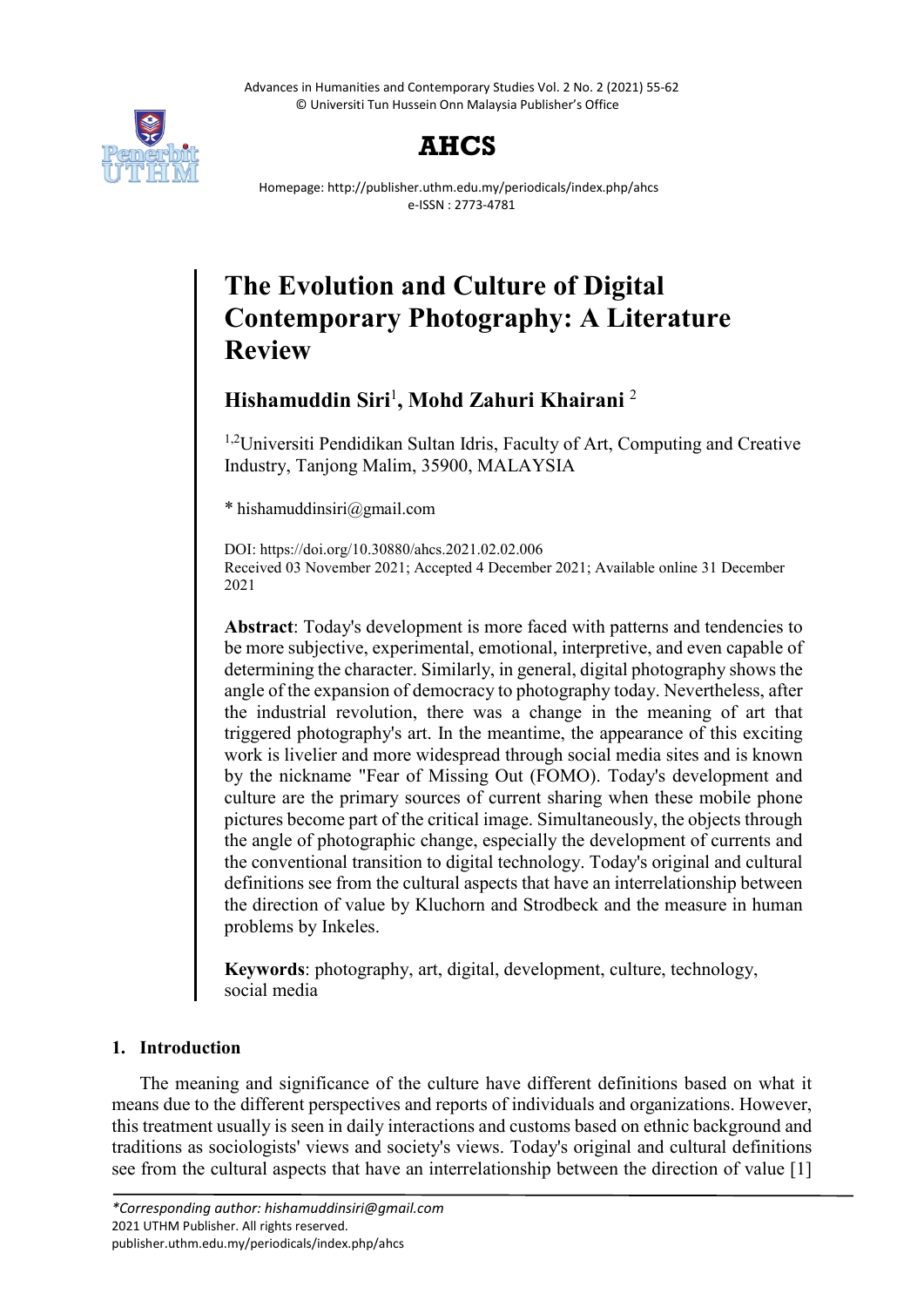and the measure in human problems [2]. This initial point of view is more of a psychological point of view. In more detail, [3] say the term and the cultural tendencies through the central core of the meaning. They define the values and overall issues experienced by every human being as a culture. However, for Inkeles, the culture has limitations regarding psychologists' opinions. Artistic content, on the other hand, is content that is layered with its meaning. This definition of filling can only make with behaviours, average values, and assumptions that indicate what is meant by culture. Usually, this culture's deep relationship and importance, such as social needs, resources, and beliefs, make it a goal to adapt to any situation.

Besides the culture that is understood today, it also sees the pattern of a person's life by understanding through interaction with the environment. [4] Bakri said that some of the current human norms are related to technology. He also explained that technology, not just a technique but also machines as well as knowledge. It involves their values and tends to everyday organizational norms. He stressed that the day's results and expression caused machines' existence due to the daily culture that the individual went through. The American economic nobleman [5] Romer argues that progress and prosperity resulting from technological developments result from people and society's daily behaviour through his book' The Origins of Endogenous Growth.

By looking at these problems and issues, the question arises of how artistic research should be seen not from the interpretation aspect alone but should see through outside the window of the custom's theoretical framework. This study uses content analysis, library research, and indepth interviews. Content analysis is in terms of looking at the narrative development of fine art photography and technology. Simultaneously, the objects through the angle of photographic change, primarily the result of currents and the conventional transition to digital technology.

#### **2. Technology and culture**

It is clear here that technology is one of human behaviour and not just a human by-product. The era of globalization today requires each group of workers to see through every angle of goodness, especially in terms of the contribution in creativity, competitiveness, and productivity of new technologies [6]. From an artistic point of view, it has a close relationship with the habits made by contemporary artists who practice technology in the method of implementation and practice of their artwork. Based on Bakri, 2010, technology should be established in daily life, thus marking the need to create technology [7]. The existence of technology makes photography a more efficient and vital tool in everyday life. Based on this statement, the conditions and energy changes cause the change in the world of technology and indirectly affect the original photography's cultural transformation. At the same time, embedded in this contemporary era, photography is in the broader social sphere through the production of global and the world without boundaries [8].

Unravelling and reflecting on the current situation, the rapid evolution of information and communication technology (ICT) has changed how mass communication services evolved and offer new digital imaging approaches. The proliferation of user-generated content in the virtual world, such as documentary services, multimedia content, including all digital information types, is generated and shared through various Internet and other Social Networking Sites (SNS). The world today is also changing as we face the second wave of information technology development. Today's development is more faced with patterns and tendencies to be more subjective, experimental, emotional, interpretive, and even capable of determining the character [9]. It fits in with the nature of digital imagery itself.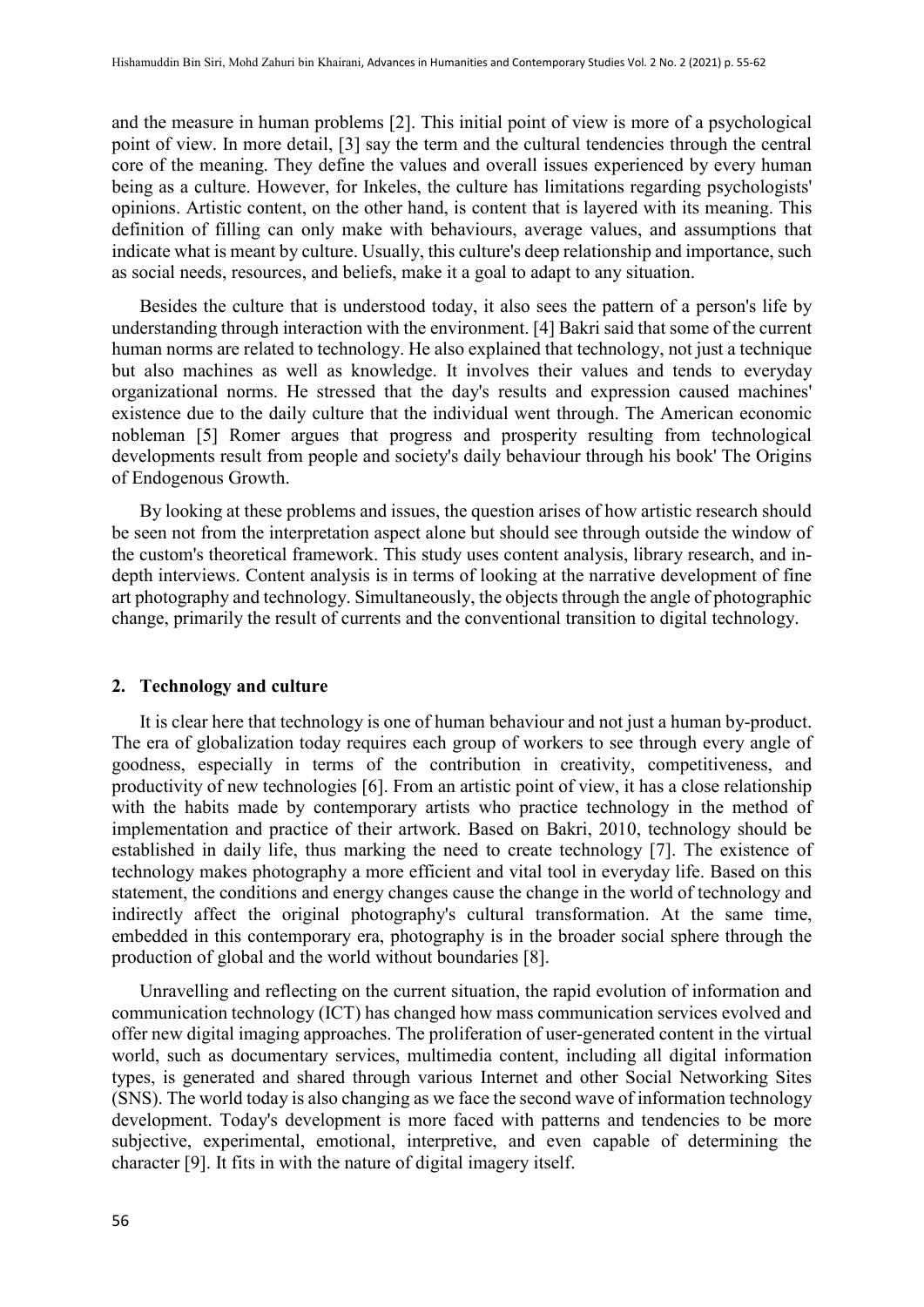The movement's impact has created a growth of creativity, intelligent devices, and mobile computing technology capabilities. Most devices such as (smartphones, tablets) indeed offer network capabilities and multimedia enhancements such as digital images, which can take pictures, edit, and various utilities in the form of sharing or sharing.

The latest technologies, such as geo-locations or GPS, can also offer information and services in terms of sophisticated and accurate locality services [10]. Similarly, the development of modern digital imagery art in the form of 'new media art.' Most of these digital imagery works with elements of interaction with the audience and seem to interact directly. 'New Media' or new media has become popular as early as a decade ago with various attractive facilities. Today's young people are among those who tend to make this new media a companion. The fun experience of this new media brings young people closer to the sociocultural expertise as well as the background before adulthood [11].

Walter Benjamin, states that "Validity of something is with the existence of everything that can be transmitted from the beginning," starting from its substantive term to the declaration to history that discovers [12]. Here it is clear that Walter Benjamin has given the impression that one's inspiration and paradigm change through art. It is because art points to the beginning of something and on truth and reality. In his time, art was extraordinary and considered a strong 'aura' at that time. Walter stressed that the basis of this culture and culture is positive and reminded that art would be inadequate and useless when its function is misused and manipulated in capitalism.

He advised and stressed that the culture should not be impaired and function well through fair and comprehensive consumption. It is also necessary to look at technology and art from a media culture that looks at the surrounding aspects. The visual and media culture is also part of the development of the art-related world. The photography and cinematography revolution of the world was also a significant milestone in the arts' original cultural change. It will prove what Walter Benjamin said regarding the change in seeing and evaluating the art, making it more democratic and open. These changes and openness indirectly make everyone able to produce work [13]. The landscape is one of the openness that gives a new breath in the local community's primary social relations. These relationships provide a dedicated network to form the direct involvement and interaction of physical relationships within the community. Indirectly, these changes and relationships are daily needs today [14]

#### **3. The Evolution of Photography and The Revolution of Digital Development**

Photography will also not be separate from the development of the human revolution because the photography revolution is closely related to human development and progress. It is indirectly related to progress and development issues, especially when it involves developing human progress today. It can be seen clearly by developing ideas, innovations, or just for the documentation process. McLuhan, also evoked a phenomenon regarding the change of carriage to automotive in the past [15]. It is intertwined with a change of needs that is convenient and often overlooked. He argues that these changes and revolutions are also challenging to understand by a society that falls into the difficulty of looking at the conceptual, drastic social when it leads to time and space.

The results of this evolution and revolution also give the impression that the development of this evolution and revolution goes through various aspects, including 'pure digital' analysis and analogues that still use the old methods [16]. Indirectly, the latest picture and discussion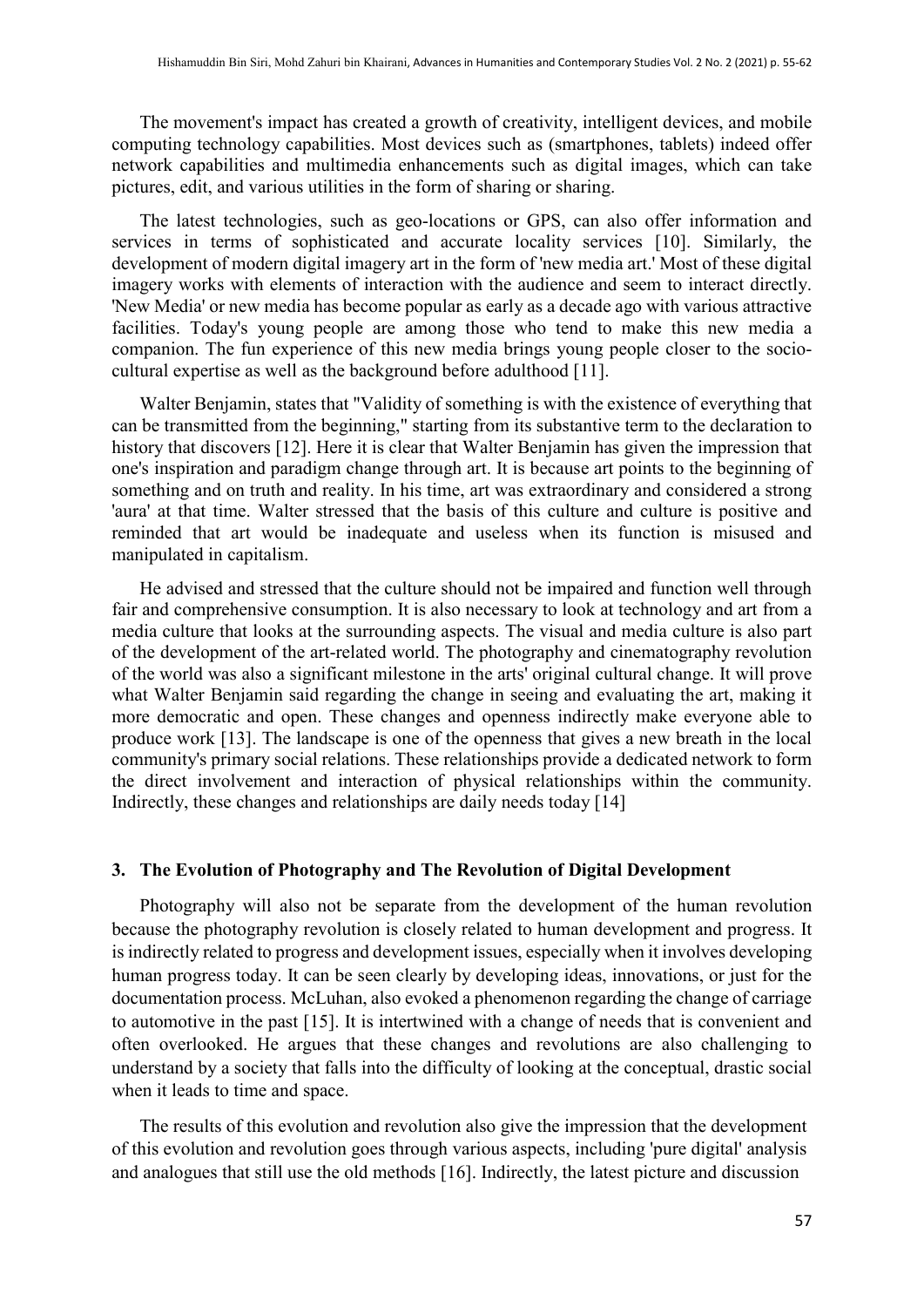on photography is not bound by one perspective only. I was even looking through two different perspective angles with the same medium (Photography). Simultaneously, the debate over digital photography involves much scholarly discussion on "whether this photo is real photography" [17] [18] [19].

It also shows that the foundation of photography will not be marginalized. The history of development mechanical revolution that began around the 18th century helped develop photography, primarily through the development of the printing industry, which is also one of the main reasons for the development of photography and the impact of change in social time. It can also be seen when small resolution imagery is also part of the 'truth syntax, which is accepted by many as the imagery carried by 'grainy' black and white films [20].

Looking at photography through the lens of today's digital media gives a ray of hope to a broader development with the world community's latest relationships and developments or better known as the 'Network Society.' It indirectly impacts photography to grow in line with today's digital world's development. Through this digitization method, the application was welcome by foreign artists such as Yayoi Kasuma, who opened at the Seattle Art Museum in early 2017. He exhibited an attractive artistic appearance through the latest installation works. In the meantime, the impression of this exciting work is livelier and more widespread through social media sites and is known by the nickname "Fear of Missing Out (FOMO). This popularity is indirectly due to the success of digital media developed through this network society's existence. Such phenomena are among the exciting results that make the viral one reason for the artist's popularity. The artwork rose sharply and is well known, and ticket sales to the exhibition soared [21].



**Figure 1: Eternity 2 by Yayoi Kasuma**

The development can assess that the art and its relationship with the media today are very much in need of each other. The realm of cultural change and visual experience can relate to aesthetic experience in the general public knowledge. Because what is happening in the social world today applies not only political culture and propaganda alone but also material for the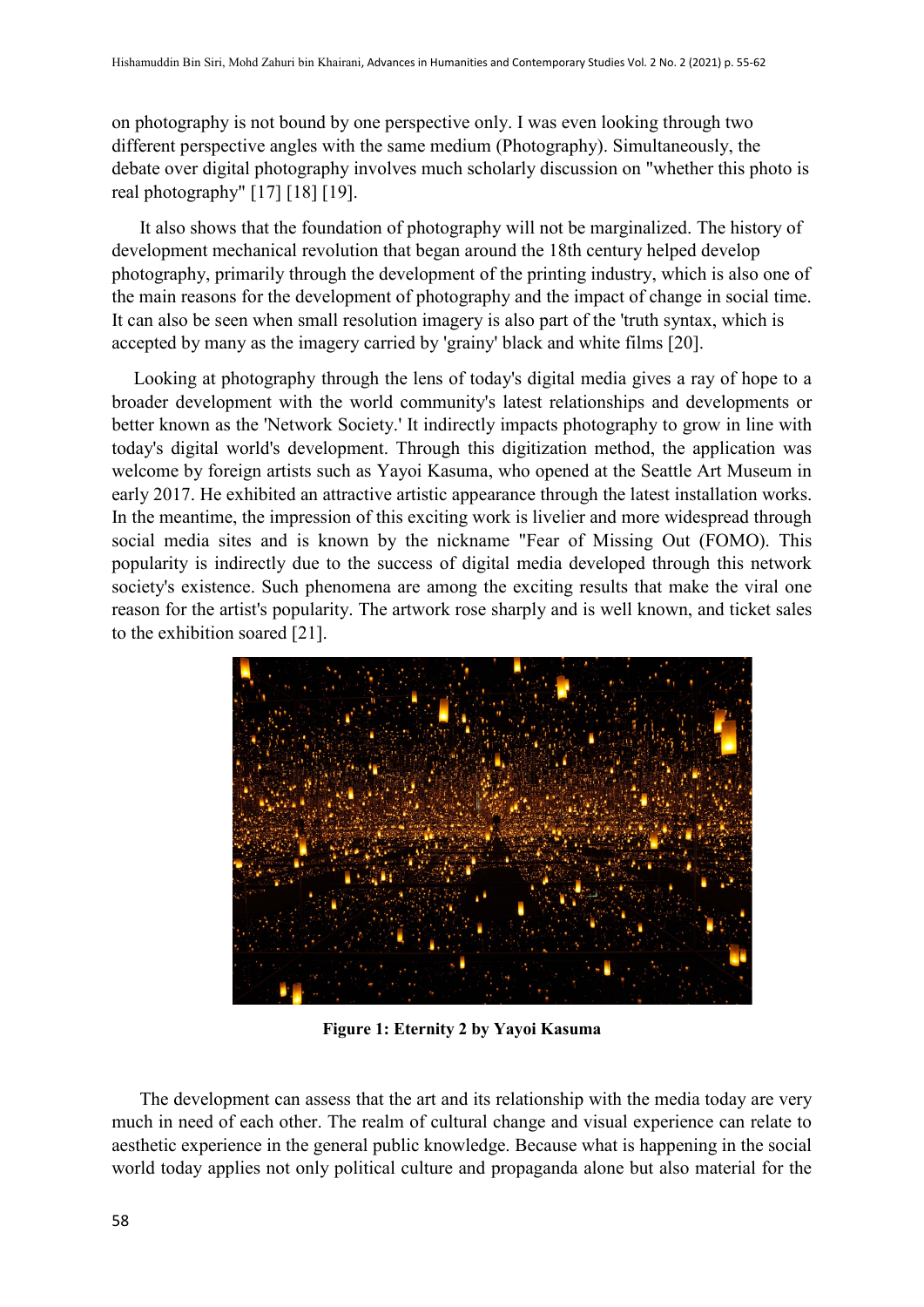pleasure field of the experience itself. For example, a person will automatically share the pleasure of a place and situation. Like the phenomenon that happened to the exhibition by Yayoi Kesuma, it covers the 'road tour' broadcast by the museum, which helps a little in promoting the prelude to the exhibit. Opinions on aesthetic experience are also discussed by the famous aesthetic theorist Rika Burnham that aesthetic experience is built by visual experience [22]. Based on this phenomenon, artists should concentrate on doing their work in line with trending or the current practices around the world in the art world. In addition, the function of art and the relationship between society and art can also not be separated by the arrogance of art that is stagnant and tied to high art. At the same time, it is also believed to be the source of the idea or catalyst for the artist or photographer to make the idea as the primary source as Castell's theory of social network culture [23].

#### **4. Aesthetics of Social Media**

Aesthetic interpretation can be seen through various categories and variations based on multiple arguments and opinions. As stated by [24], The first group assumes that an aesthetic point is a wide variety of ideas such as photographs that have stability in the eyes of the viewer, the second group believes that photography's aesthetics are as follows in terms of photography artists where they determine based on composition, contrast, use of colour, and ligation. While the latter group, the professional photographers may evaluate the aesthetics on different grounds such as difficulty in taking the "shot," the use of contrast in the picture or the use of the "rule of thumb" in the photography is still maintained. It can be seen that the aesthetic is universal, subjective, and not just about beauty alone.

At the beginning of Photography, Paul De La Roche said that from today painting is dead, after French painter for the first time saw the result of the photography technique "Daguerreotype." His view of photography was a point to the progress and speed of work production compared to other visual arts. The beginning of photography is not considered an art but more of a mechanical and scientific process because it does not require "skill" and high knowledge in the production of works. As stated in Pennel [25], that "that photography was merely mechanical and did not require the training that art did," so as displayed by Alfred Stieglitz, because photography is not 'hand-work ' ". Nevertheless, after the industrial revolution, there was a change in the meaning of art that triggered photography's art [25]. There was a wave of change through Walter Benjamin's writing about the mechanical revolution that triggered. He says that photography frees the hand from artistic function to the eye that sees through the lens instead [26].

Today, many photographers are involved with photography's interest and love through social media networks compared to the past, which used books, magazines, and galleries. This is because today's modern aesthetics involves many genres and styles of photography that show the freedom of image production through digital systems. The present ability to be known as 'viral' brings a perspective that leads to a different dimension than before. The correlations seen give a lot of various perceptions that go through different perspectives. It can be seen when the original picture is changed through multiple styles, reused, modified, and re-transmitted.

This also happens when photography goes from camera to cell phone camera. Today's development and culture are the primary sources of current sharing when these mobile phone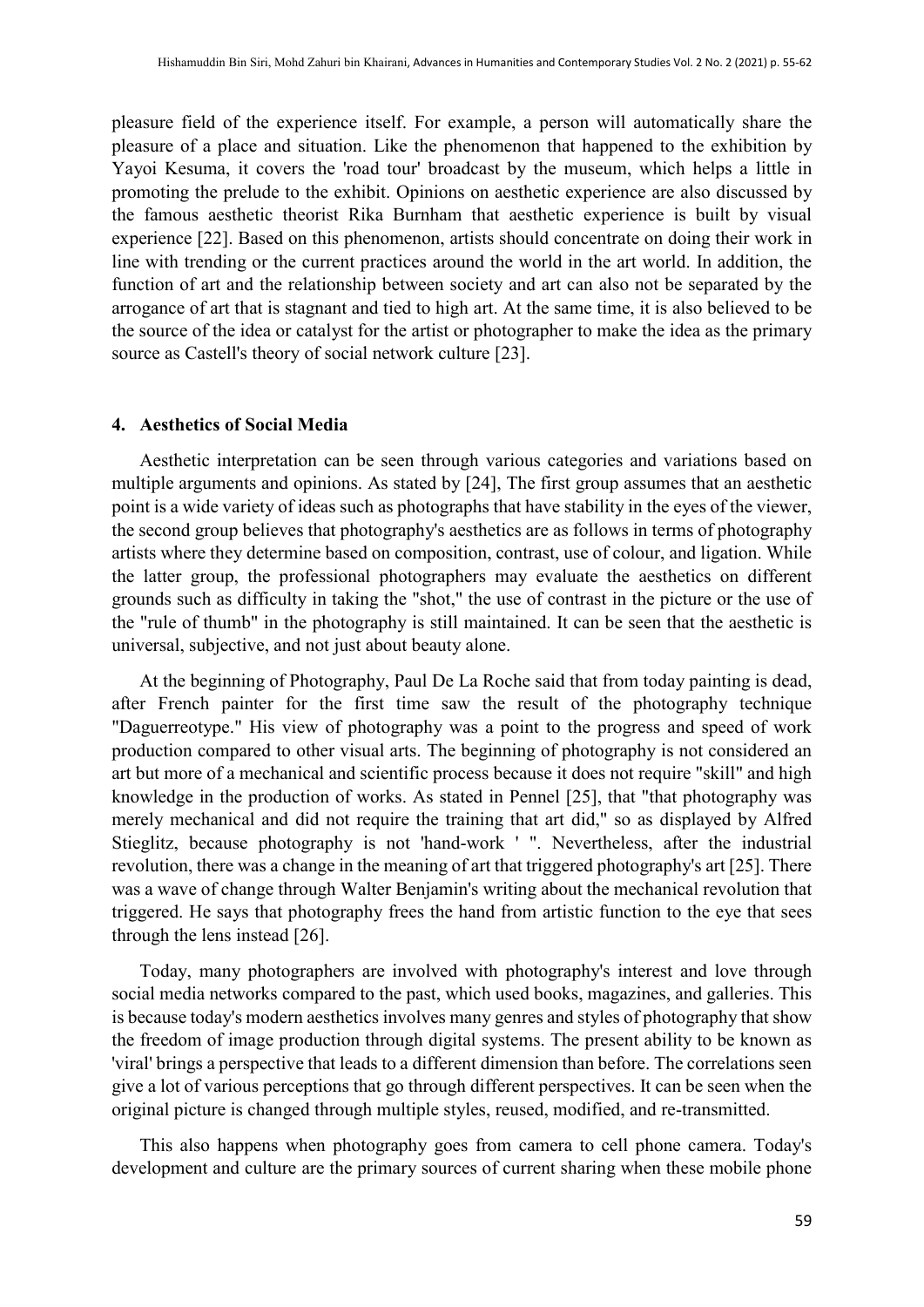pictures become part of the critical image. Bourdieu & Whiteside [27] study and Gonzalez, [28] is a training process to identity collective in the digital era. It is because photography also involves integration into the system in the form of family and personality. It is in line with the culture of convergence, collective intelligence (collective intelligence), and the culture of participation (participatory culture), as stated by Henri Jenkins [29].

#### **5. Photography and "Anonymous"**

A gain, the anonymous phenomenon when digital existence became a non-native setting became part of the exciting and 'versatile' ways and methods. Rubinstein & Sluis also, see this as one of the ways photography is seen in traditional photography and presented through the installation of fine art photography to experimentation for the program [30]. Simultaneously, the picture value decreases due to the previous imagery, which is complex and lengthy. The digitization changes also show a significant change caused by the continuity of data and the changing meaning. This separate connectivity also makes photography digitalization a new intuition seen through semantic relationships linked into the same category.

#### **6. Conclusion and Democratization of Photography**

In conclusion, social media has a diverse impact on photography. The effect on photography can be through the various angles and various twists since photography itself. Similarly, in general, digital photography shows the rise of the expansion of democracy to photography today. Various digital resources such as YouTube are diverse in looking at aspects of conventional photography professionalism to digital photography universal access for tutorials and learners.

There is a negative for every positive social media that brings photography, but the way the balance is seen to the top will ultimately depend on opinion. The way photography has opened up is incredibly flattering. People share thoughts, places, and techniques; there has never been a better time to learn photography or improve skills and expertise. The composition aspect of social networks ensures that specific people collect all their inspiration, from shooting locations to compositional designs and editing styles, which is incredibly constrained. So, it is essential to know that besides social networks and the internet, there are many other ways to find inspiration.

#### **Acknowledgements**

This article is part of a PhD research, funded under Bumiputera Academic Training Scheme (SLAB) scholarship provided by the Ministry of Education Malaysia and Universiti Malaysia Sarawak(UNIMAS).

#### **Funding**

The authors wish to express sincere gratitude to the Malaysian Ministry of Higher Education Ministry (MOHE), Universiti Malaysia Sarawak (UNIMAS), and Universiti Pendidikan Sultan Idris (UPSI) for supporting the conduct of this study.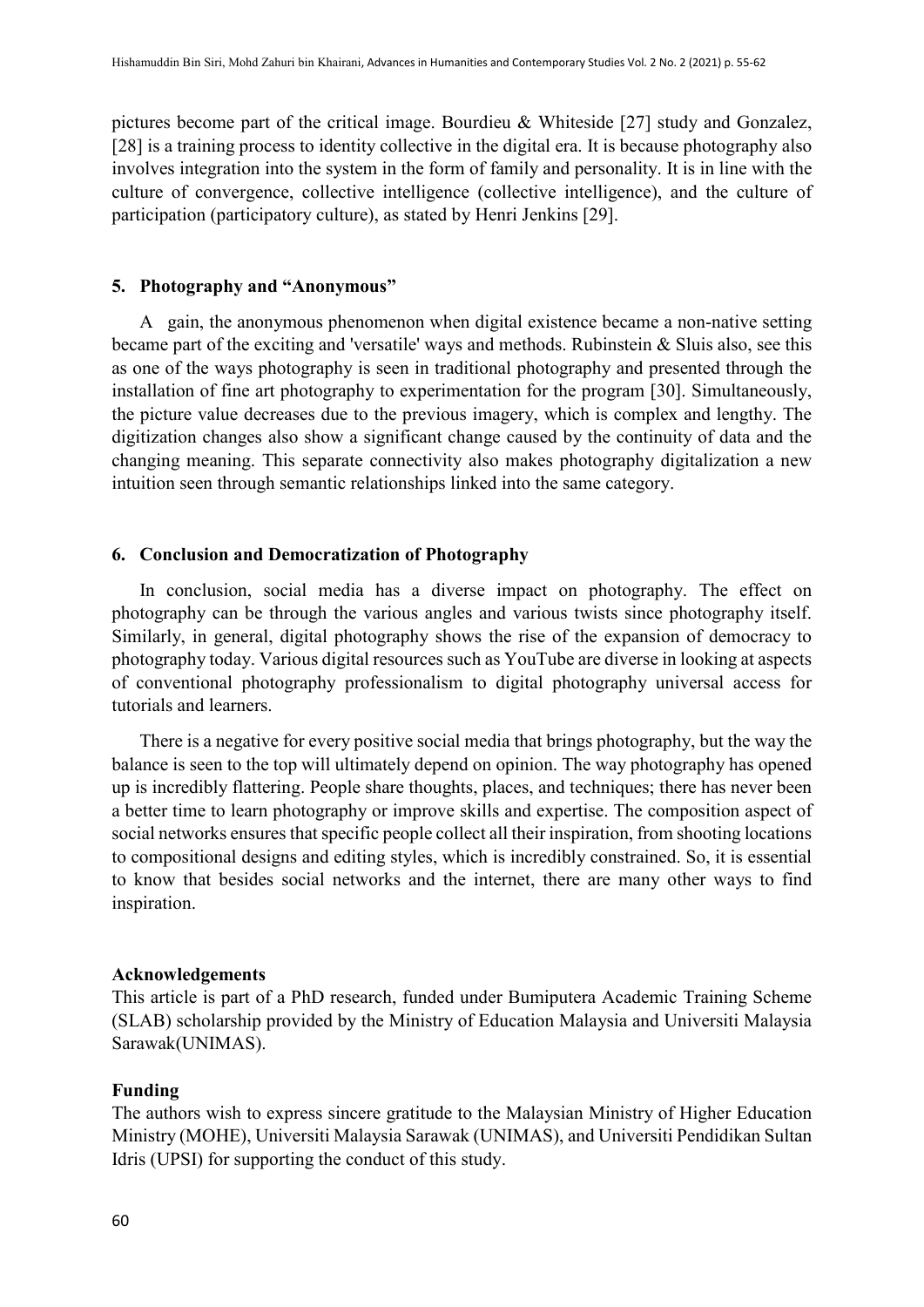#### **References**

- [1] Kluckhohn, F. R., & Strodtbeck, F. L. (1961). Variations in value orientations. In Variations in value orientations. Oxford, England: Row, Peterson.
- [2] Inkeles, A. (1977). Understanding and misunderstanding individual modernity. Journal of Cross-Cultural Psychology, 8(2), 135–176.
- [3] Kluckhohn, F. R., & Strodtbeck, F. L. (1961). Variations in value orientations. In Variations in value orientations. Oxford, England: Row, Peterson.
- [4] Bakri, N. (2010). Dimensi Budaya Teknologi Dalam Era Globalisasi. Penerbit UTM Press Universiti Teknologi Malaysia.
- [5] Romer, P. M. (1994). The Origins of Endogenous Growth. In Source: The Journal of Economic Perspectives (Vol. 8). Winter.
- [6] Lippert, S. K., & Volkmar, J. A. (2007). Cultural Effects on Technology Performance and Utilization: A Comparison of U.S. and Canadian Users. In Journal of Global Information Management (Vol. 15). Retrieved from www.igi-global.com/eresources/library-recommendation/?id=2
- [7] Bakri, N. (2010). Dimensi Budaya Teknologi Dalam Era Globalisasi. Penerbit UTM Press Universiti Teknologi Malaysia.
- [8] Lister, M. (2014). The Photographic Image in Digital Culture. In The Photographic Image in Digital Culture.
- [9] Hall, G. (2013). Toward a Postdigital Humanities: Cultural Analytics and the Computational Turn to Data-Driven Scholarship. American Literature.
- [10] Matsiola, M., Dimoulas, C. A., Kalliris, G., & Veglis, A. A. (2018). Augmenting user interaction experience through embedded multimodal media agents in social networks. In Information Retrieval and Management: Concepts, Methodologies, Tools, and Applications.
- [11] Baboo, S. B., Pandian, A., Prasad, N. V., & Rao, A. (2013). Young People and New Media in Malaysia: An Analysis of Social Uses and Practices. Journal of Arts, Science & Commerce, IV(2), 50–56.
- [12] Benjamin, W. (2010). The work of art in the age of mechanical reproduction. Prism Key Press.
- [13] Stocchetti, M. (2014). Images and Power in the Digital Age: The political role of digital visuality.
- [14] Favero, P. S. H. (2017). The present image: Visible stories in a digital habitat. In The Present Image: Visible Stories in a Digital Habitat.
- [15] McLuhan, M. (1964). McLuhan Understanding Media The extensions of man London and New York. Basieexpsispittedu.
- [16] Morgan, J. L., Gergel, S. E., & Coops, N. C. (2010). Aerial Photography: A Rapidly Evolving Tool for Ecological Management. BioScience, 60(1), 47–59.
- [17] Mitchell, W. J. (William J. (1994). The reconfigured eye : visual truth in the postphotographic era. MIT Press.